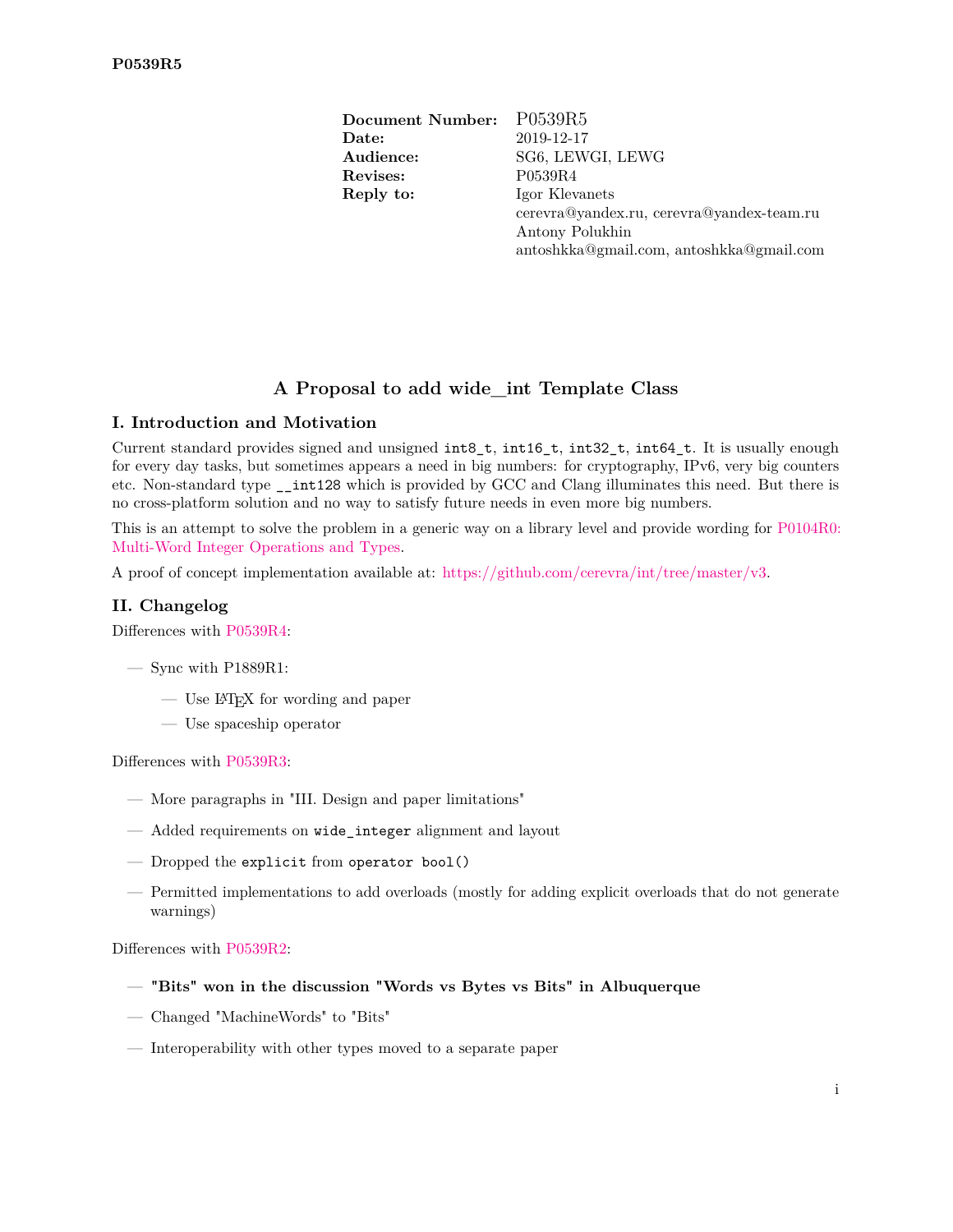# **P0539R5**

— Removed signedness scoped enum

# Differences with [P0539R1:](https://wg21.link/P0539R1)

— Added a discussion on "Words vs Bytes vs Bits"

# Differences with [P0539R0:](https://wg21.link/P0539R0)

- Reworked the proposal for simpler integration with other Numerics proposals:
	- Added an interoperability section [numeric.interop]
	- Arithmetic and Integral concepts were moved to [numeric.requirements] as they seem widely useful
	- Binary non-member operations that accept Arithmetic or Integral parameter were changed to accept two Arithmetic or Integral parameters respectively and moved to [numeric.interop]
	- int128 t and other aliases now depend on  $P0102R0$
- Renamed wide\_int to wide\_integer
- wide\_integer now uses machine words count as a template parameter, not bits count
- Removed not allowed type traits specializations
- Added to\_chars and from\_chars

# **III. Design and paper limitations**

wide\_integer is designed to be as close as possible to built-in integral types:

- it does not allocate memory
- it is a standard layout type
- $-$  it is trivially copyable
- it is trivially desctructible
- it is constexpr usable

wide\_integer is **not** a metafunction. Such metafunctions are discussed in [P0102.](https://wg21.link/P0102)

wide\_integer does **not** add noexcept to operations that have UB for built-in types. Operations that have UB traditionally are not marked with noexcept by LWG. Attempt to change that behavior may be done in separate paper.

In this proposal we concentrate on the wide\_integer class that uses machine words under the cover. Such implementations allow you to get best performance and leave behind some design questions, like "Is  $(sizeof(wide_interestX>) == X / CHAR_BIT)$  or not?".

However, we do not wish to shut the door close for extending the abilities of the wide\_integer class. Some users may wish to see unit40\_t, or unit48\_t.

We insist on **interface that allows specifying integers not representable by machine words count**. Such extensions of functionality may be discussed in separate papers.

**wide\_integer mimics the behavior of int**. Because of that wide\_int<128> \* wide\_int<128> results in wide\_int<128>, not wide\_int<256>. There are separate proposals for integers that are elastic [\(P0828\)](https://wg21.link/P0828) or safe [\(P0228R0\)](https://wg21.link/P0228R0).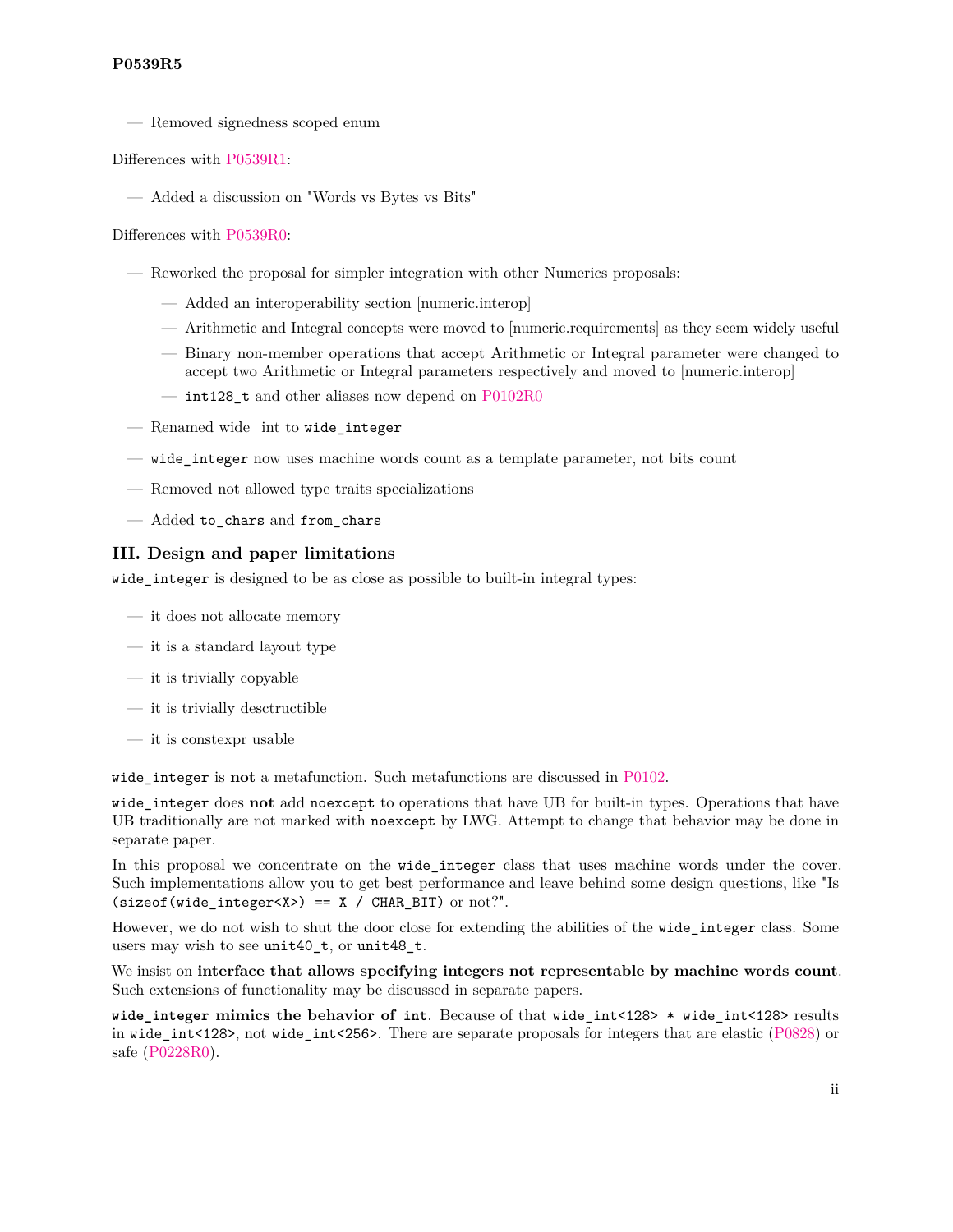Non template aliases for integers of particular width (for example  $int128\text{ t}$ ) are handled in separate paper P0102R0. There was an implicit request from LEWG to remove those aliases from this paper, as they were rising a lot of questions on some platforms.

Interoperability with other arithmetic types was moved to a separate paper [P0880.](https://wg21.link/P0880)

We double checked that constexpr on default constructor does not require zero initialization in non constexpr contexts and still allows zero initialization if explicitly asked:

```
int main() {
     //constexpr wide_integer<128, unsigned> wi; // Not initialized in constexpr context - compile time error
     wide_integer<128, unsigned> wi_no_init; // Not initialized - OK
     constexpr wide_integer<128, unsigned> wi{}; // Zero initialized - OK
}
```
Current revision of the paper mimics behavior of int even in cases that are considered dangerous. It is possible to make wide\_integer type more safe by making explicit:

- Conversion from any signed to any unsigned type.
- Narrowing conversions.
- Conversion to and from floating point types.
- Conversion to bool.

Such change will break the compatibility of wide\_integer and int. Consider the case, when you have some template function foo(Arithmetic a) that works with arithmetic types. Function is huge and it was developed a long time ago. If interface of wide\_integer is same as the interface of int then foo() could work with it. But if we make some of the conversions explicit, then  $f \circ \circ (x)$  function must be adjusted.

Also note that adding explicit would affect only wide integers, while there could be a better solution for all the integral types. For example all the integrals could be fixed by some safe\_integer<Integral> class, that is very explicit and does additional checks on demand. In that case adding restrictions into wide\_integer would just break the interface compatibility with int without big benefit.

### **IV. Acknowledgements**

Many thanks to Alex Strelnikov and John McFarlane for sharing useful ideas and thoughts.

### **V. Feature-testing macro**

For the purposes of SG10 we recommend the feature-testing macro name \_\_cpp\_lib\_wide\_integer.

### **VI. Proposed wording**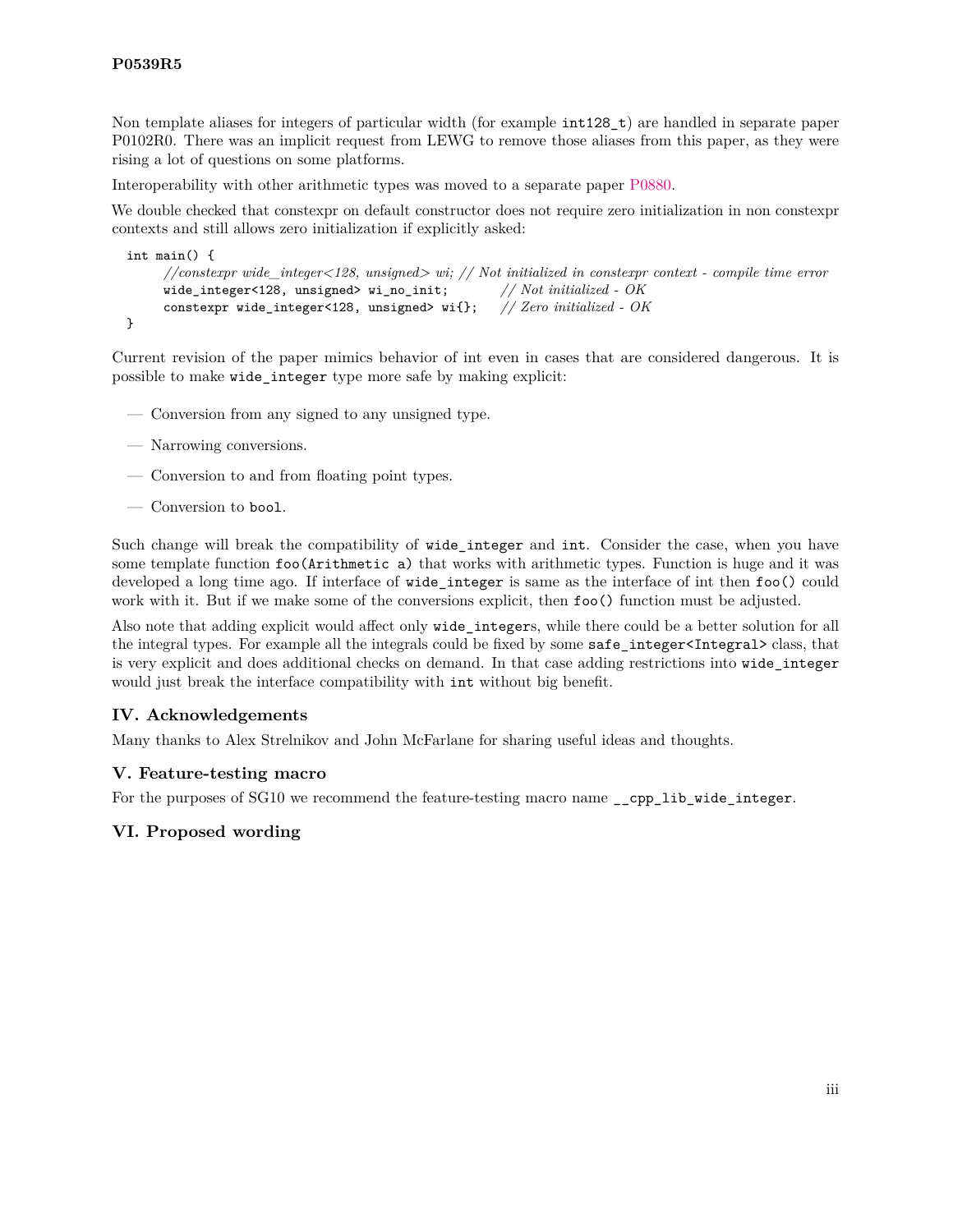# **1 Wide Integers [wide\_integer]**

# **1.1 Class template numeric\_limits [numeric.limits]**

Add the following sentence after the sentence "Specializations shall be provided for each arithmetic type, both floating-point and integer, including bool." (first sentence in fourth paragraph in [numeric.limits]):

Specializations shall be also provided for wide integer type.

[*Note:* If there is a built-in integral type Integral that has the same signedness and width as wide integer<Bits, S>, then numeric\_limits<wide\_integer<Bits, S>> specialized in the same way as numeric\_ limits<Integral> *— end note* ]

# **1.2** Header  $\langle \text{wide integer} \rangle$  synopsis [numeric.wide integer.syn]

#include <compare>

namespace std {

```
// 26.??.2 class template wide_integer
template<size_t Bits, typename S> class wide_integer;
// 26.??.?? type traits specializations
template<size_t Bits, typename S, size_t Bits2, typename S2>
  struct common_type<wide_integer<Bits, S>, wide_integer<Bits2, S2>>;
template<size_t Bits, typename S, typename Arithmetic>
  struct common_type<wide_integer<Bits, S>, Arithmetic>;
template<typename Arithmetic, size_t Bits, typename S>
  struct common_type<Arithmetic, wide_integer<Bits, S>>
: common_type<wide_integer<Bits, S>, Arithmetic>
;
// 26.??.?? unary operations
template<size_t Bits, typename S>
 constexpr wide_integer<Bits, S> operator~(const wide_integer<Bits, S>& val) noexcept;
template<size_t Bits, typename S>
 constexpr wide_integer<Bits, S> operator-(const wide_integer<Bits, S>& val) noexcept(is_unsigned_v<S>);
template<size_t Bits, typename S>
  constexpr wide_integer<Bits, S> operator+(const wide_integer<Bits, S>& val) noexcept(is_unsigned_v<S>);
// 26.??.?? binary operations
template<size_t Bits, typename S, size_t Bits2, typename S2>
common_type_t<wide_integer<Bits, S>, wide_integer<Bits2, S2>>
  constexpr operator*(const wide_integer<Bits, S>& lhs, const wide_integer<Bits2, S2>& rhs);
template<size_t Bits, typename S, size_t Bits2, typename S2>
common_type_t<wide_integer<Bits, S>, wide_integer<Bits2, S2>>
  constexpr operator/(const wide_integer<Bits, S>& lhs, const wide_integer<Bits2, S2>& rhs);
template<size_t Bits, typename S, size_t Bits2, typename S2>
common_type_t<wide_integer<Bits, S>, wide_integer<Bits2, S2>>
```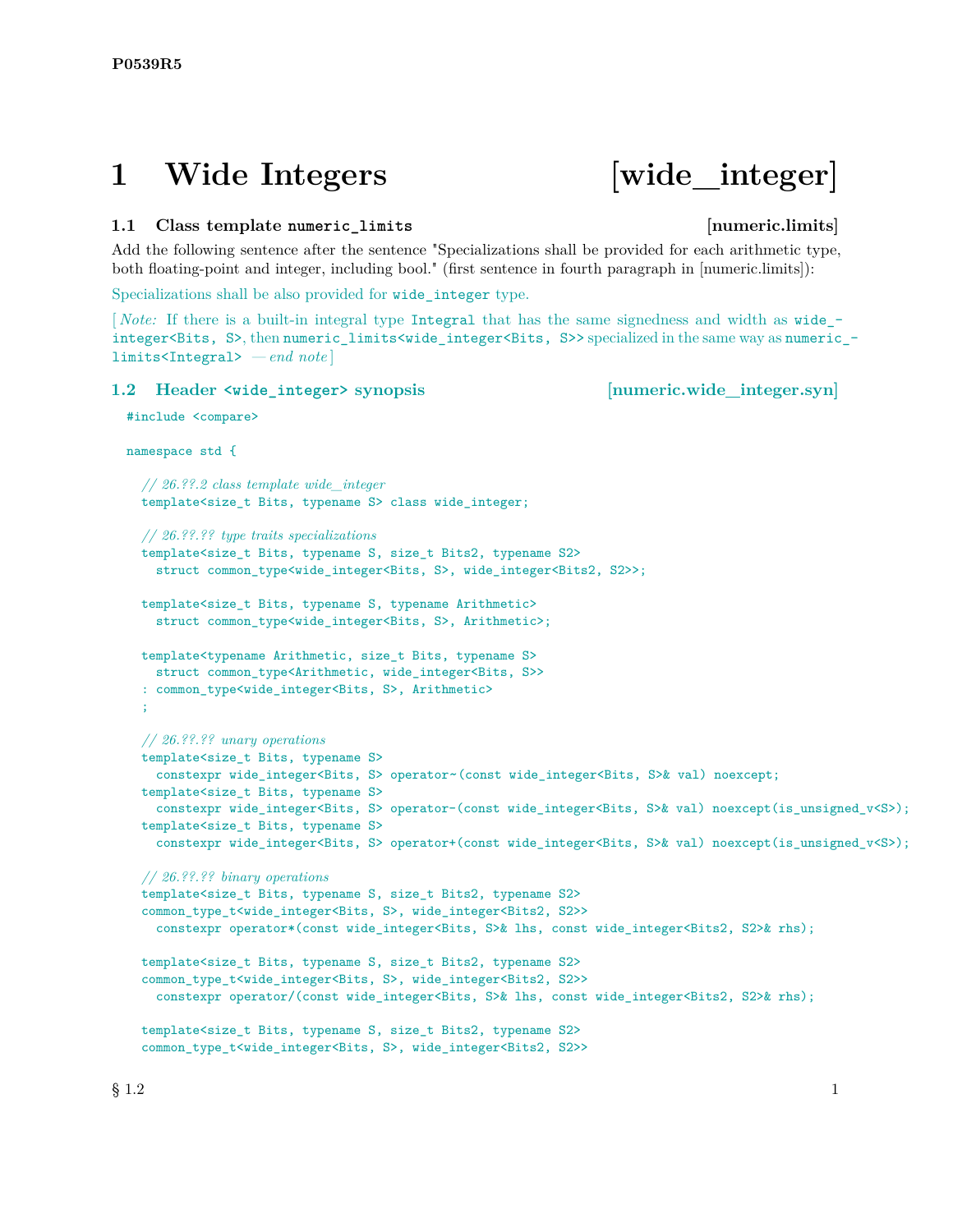```
constexpr operator+(const wide integer<Bits, S>& lhs,
                      const wide_integer<Bits2, S2>& rhs) noexcept(is_unsigned_v<S>);
template<size_t Bits, typename S, size_t Bits2, typename S2>
common_type_t<wide_integer<Bits, S>, wide_integer<Bits2, S2>>
  constexpr operator-(const wide_integer<Bits, S>& lhs,
                      const wide_integer<Bits2, S2>& rhs) noexcept(is_unsigned_v<S>);
template<size_t Bits, typename S, size_t Bits2, typename S2>
common_type_t<wide_integer<Bits, S>, wide_integer<Bits2, S2>>
  constexpr operator%(const wide_integer<Bits, S>& lhs, const wide_integer<Bits2, S2>& rhs);
template<size_t Bits, typename S, size_t Bits2, typename S2>
common_type_t<wide_integer<Bits, S>, wide_integer<Bits2, S2>>
 constexpr operator&(const wide_integer<Bits, S>& lhs, const wide_integer<Bits2, S2>& rhs) noexcept;
template<size_t Bits, typename S, size_t Bits2, typename S2>
common_type_t<wide_integer<Bits, S>, wide_integer<Bits2, S2>>
 constexpr operator|(const wide_integer<Bits, S>& lhs, const wide_integer<Bits2, S2>& rhs) noexcept;
template<size_t Bits, typename S, size_t Bits2, typename S2>
common_type_t<wide_integer<Bits, S>, wide_integer<Bits2, S2>>
  constexpr operator^(const wide_integer<Bits, S>& lhs, const wide_integer<Bits2, S2>& rhs) noexcept;
template<size_t Bits, typename S>
common_type_t<wide_integer<Bits, S>, size_t>
  constexpr operator<<(const wide_integer<Bits, S>& lhs, size_t rhs);
template<size_t Bits, typename S>
common_type_t<wide_integer<Bits, S>, size_t>
  constexpr operator>>(const wide_integer<Bits, S>& lhs, size_t rhs);
template<size_t Bits, typename S, size_t Bits2, typename S2>
  constexpr bool operator==(const wide_integer<Bits, S>& lhs, const wide_integer<Bits2, S2>& rhs) noexcept;
template<size_t Bits, typename S, size_t Bits2, typename S2>
  constexpr strong_ordering operator <= > (const wide_integer<Bits, S>& lhs, const wide_integer<Bits2, S2>& rhs) n
// 26.??.?? numeric conversions
template<size_t Bits, typename S> std::string to_string(const wide_integer<Bits, S>& val);
template<size_t Bits, typename S> std::wstring to_wstring(const wide_integer<Bits, S>& val);
// 26.??.?? iostream specializations
template<class Char, class Traits, size_t Bits, typename S>
 basic_ostream<Char, Traits>& operator<<(basic_ostream<Char, Traits>& os,
                                          const wide_integer<Bits, S>& val);
template<class Char, class Traits, size_t Bits, typename S>
  basic_istream<Char, Traits>& operator>>(basic_istream<Char, Traits>& is,
                                          wide_integer<Bits, S>& val) noexcept;
// 26.??.?? hash support
template<class T> struct hash;
template<size_t Bits, typename S> struct hash<wide_integer<Bits, S>>;
```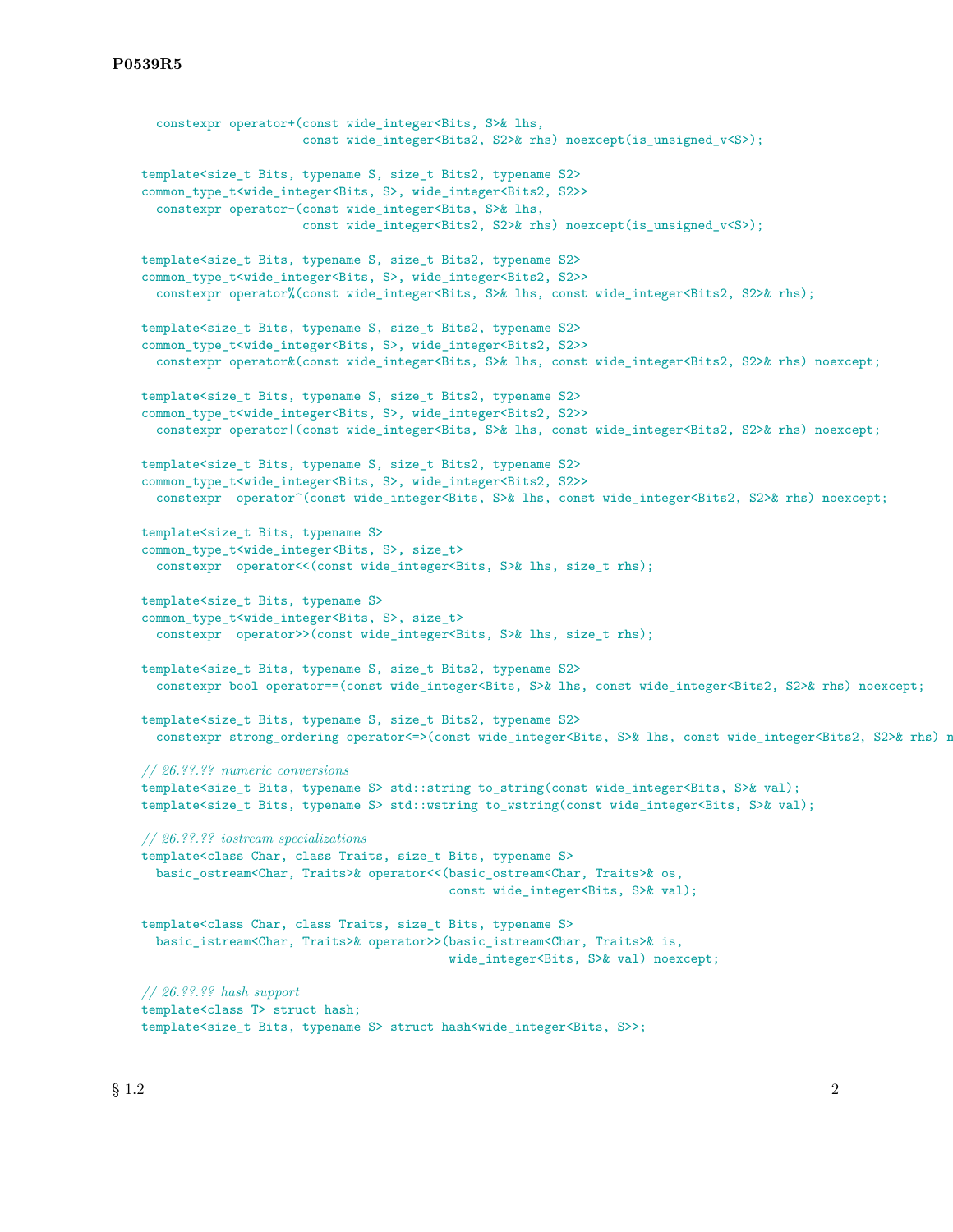```
template <size_t Bits, typename S>
  to_chars_result to_chars(char* first, char* last, const wide_integer<Bits, S>& value,
                           int base = 10);
template <size_t Bits, typename S>
  from_chars_result from_chars(const char* first, const char* last, wide_integer<Bits, S>& value,
                               int base = 10);
template <size_t Bits>
using wide_int = wide_integer<Bits, signed>;
template <size_t Bits>
using wide_uint = wide_integer<Bits, unsigned>
// optional literals
inline namespace literals {
inline namespace wide_int_literals {
constexpr wide_int<128> operator "" _int128(const char*);
constexpr wide_int<256> operator "" _int256(const char*);
constexpr wide_int<512> operator "" _int512(const char*);
constexpr wide_uint<128> operator "" _uint128(const char*);
constexpr wide_uint<256> operator "" _uint256(const char*);
constexpr wide_uint<512> operator "" _uint512(const char*);
} // namespace wide_int_literals
} // namespace literals
```
} *// namespace std*

The header <wide\_integer> defines class template wide\_integer and a set of operators for representing and manipulating integers of specified width.

Example:

```
using int128_t = wide\_int<128;
constexpr int128_t c = std::numeric_limits<int128_t>::min();
static_assert(c == 0x80000000000000000000000000000000_uint128);
int256_t a = 13;
a \leftarrow 0xFF;a * = 2.0;
a = 12 \nint128;assert(a > 0);
```
### **1.3 Template class wide\_integer overview [numeric.wide\_integer.overview]**

```
namespace std {
  template<size_t Bits, typename S>
  class wide_integer {
  public:
    // 26.??.2.?? construct:
    constexpr wide_integer() noexcept = default;
    constexpr wide_integer(const wide_integer<Bits, S>& ) noexcept = default;
    template<typename Arithmetic> constexpr wide_integer(const Arithmetic& other) noexcept;
    template<size_t Bits2, typename S2> constexpr wide_integer(const wide_integer<Bits2, S2>& other) noexcept;
```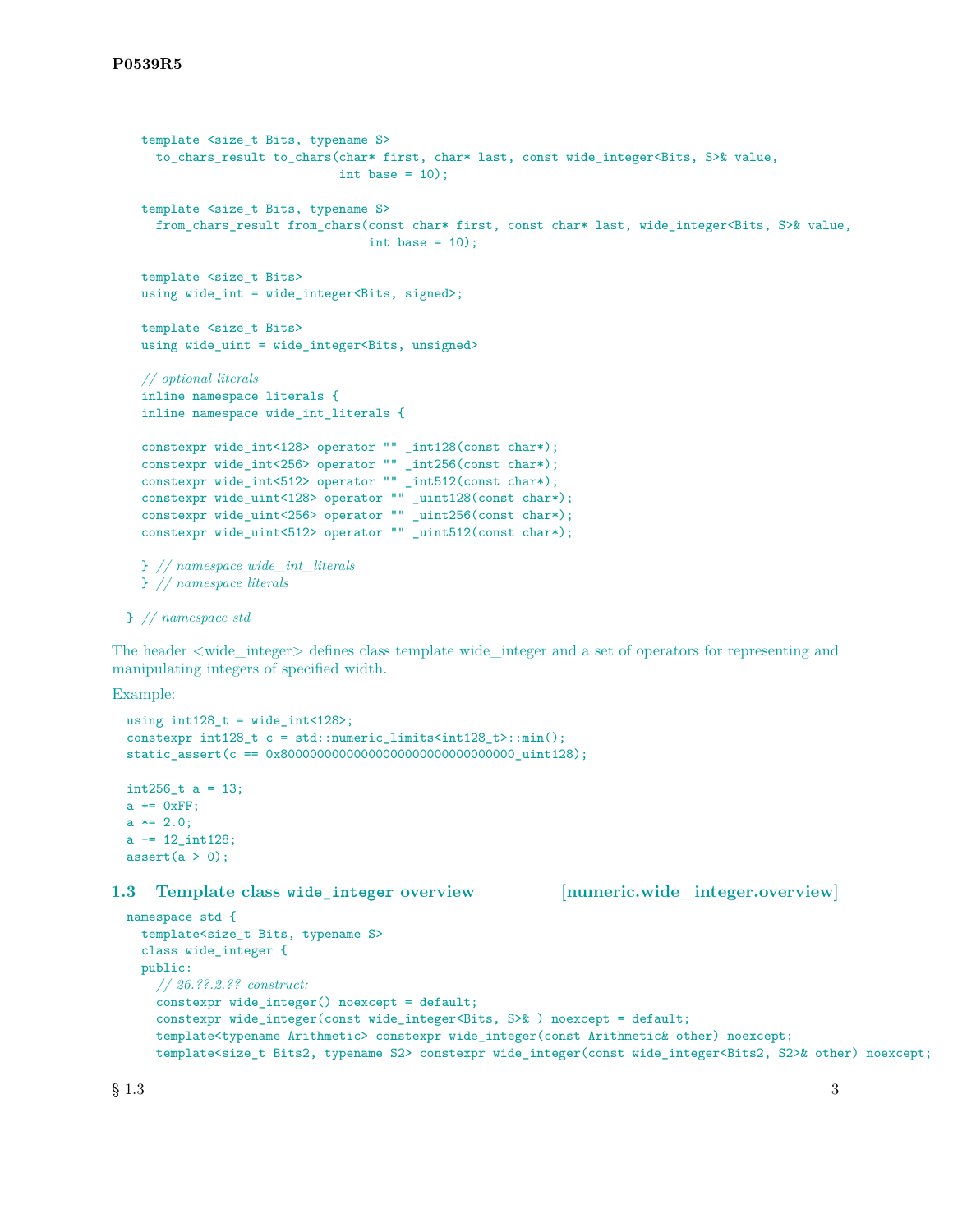```
// 26.??.2.?? assignment:
constexpr wide_integer<Bits, S>& operator=(const wide_integer<Bits, S>& ) noexcept = default;
template<typename Arithmetic>
  constexpr wide_integer<Bits, S>& operator=(const Arithmetic& other) noexcept;
template<size t Bits2, typename S2>
  constexpr wide_integer<Bits, S>& operator=(const wide_integer<Bits2, S2>& other) noexcept;
// 26.??.2.?? compound assignment:
template<typename Arithmetic>
 constexpr wide_integer<Bits, S>& operator*=(const Arithmetic&);
template<size_t Bits2, typename S2>
  constexpr wide_integer<Bits, S>& operator*=(const wide_integer<Bits2, S2>&);
template<typename Arithmetic>
  constexpr wide_integer<Bits, S>& operator/=(const Arithmetic&);
template<size_t Bits2, typename S2>
 constexpr wide_integer<Bits, S>& operator/=(const wide_integer<Bits2, S2>&);
template<typename Arithmetic>
 constexpr wide_integer<Bits, S>& operator+=(const Arithmetic&) noexcept(is_unsigned_v<S>);
template<size_t Bits2, typename S2>
  constexpr wide_integer<Bits, S>& operator+=(const wide_integer<Bits2, S2>&) noexcept(is_unsigned_v<S>);
template<typename Arithmetic>
  constexpr wide_integer<Bits, S>& operator-=(const Arithmetic&) noexcept(is_unsigned_v<S>);
template<size_t Bits2, typename S2>
 constexpr wide_integer<Bits, S>& operator-=(const wide_integer<Bits2, S2>&) noexcept(is_unsigned_v<S>);
template<typename Integral>
  constexpr wide_integer<Bits, S>& operator%=(const Integral&);
template<size_t Bits2, typename S2>
  constexpr wide_integer<Bits, S>& operator%=(const wide_integer<Bits2, S2>&);
template<typename Integral>
 constexpr wide_integer<Bits, S>& operator&=(const Integral&) noexcept;
template<size_t Bits2, typename S2>
  constexpr wide_integer<Bits, S>& operator&=(const wide_integer<Bits2, S2>&) noexcept;
template<typename Integral>
  constexpr wide_integer<Bits, S>& operator |=(const Integral&) noexcept;
template<size_t Bits2, typename S2>
 constexpr wide_integer<Bits, S>& operator|=(const wide_integer<Bits2, S2>&) noexcept;
template<typename Integral>
 constexpr wide_integer<Bits, S>& operator^=(const Integral&) noexcept;
template<size_t Bits2, typename S2>
 constexpr wide_integer<Bits, S>& operator^=(const wide_integer<Bits2, S2>&) noexcept;
template<typename Integral>
  constexpr wide_integer<Bits, S>& operator<<=(const Integral&);
template<size_t Bits2, typename S2>
  constexpr wide_integer<Bits, S>& operator<<=(const wide_integer<Bits2, S2>&);
template<typename Integral>
```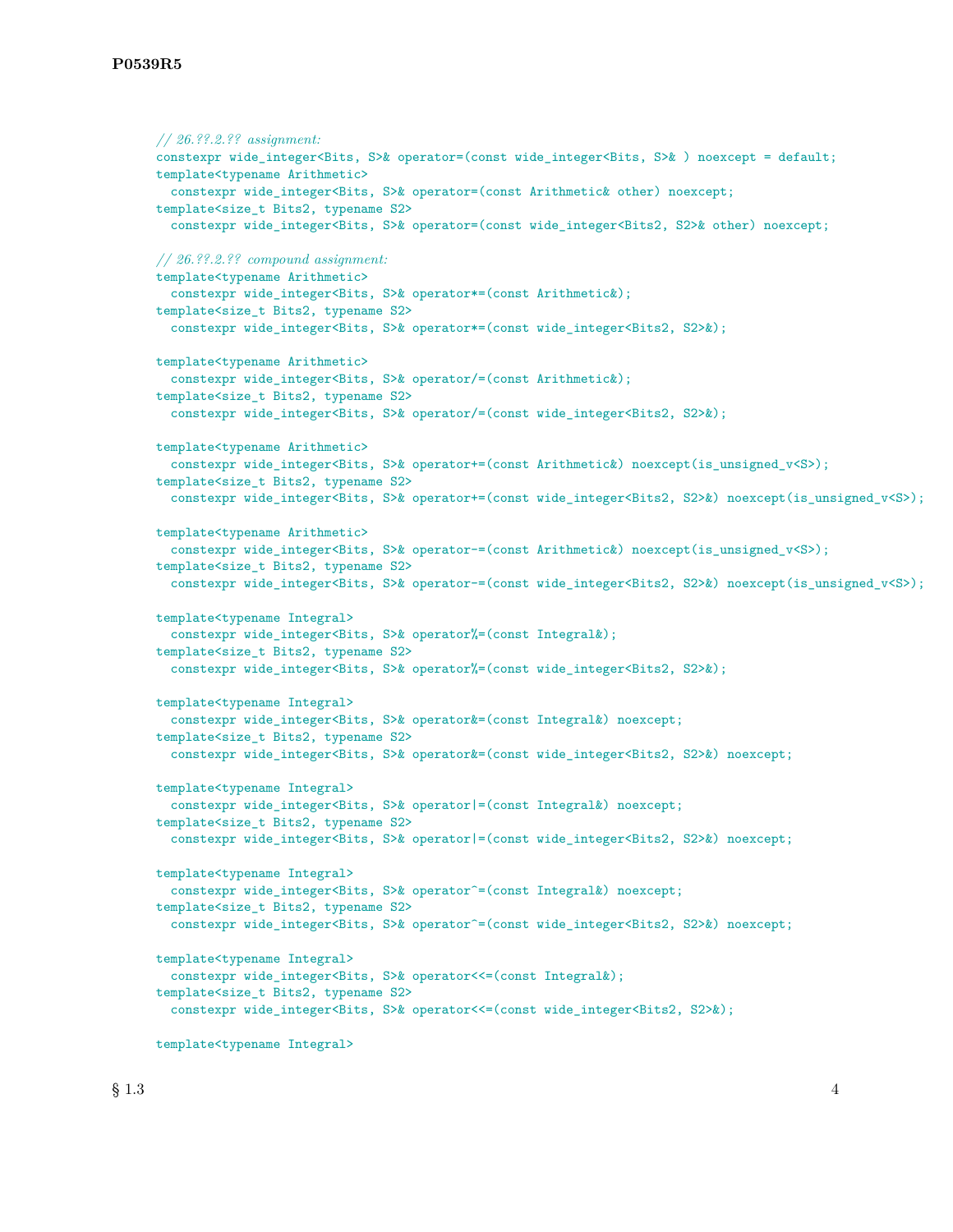```
constexpr wide integer<Bits, S>& operator>>=(const Integral&) noexcept;
    template<size_t Bits2, typename S2>
      constexpr wide_integer<Bits, S>& operator>>=(const wide_integer<Bits2, S2>&) noexcept;
    constexpr wide_integer<Bits, S>& operator++() noexcept(is_unsigned_v<S>);
    constexpr wide integer<Bits, S> operator++(int) noexcept(is unsigned v\leq);
    constexpr wide_integer<Bits, S>& operator--() noexcept(is_unsigned_v<S>);
    constexpr wide_integer<Bits, S> operator--(int) noexcept(is_unsigned_v<S>);
    // 26.??.2.?? observers:
    template <typename Arithmetic> constexpr operator Arithmetic() const noexcept;
      constexpr explicit operator bool() const noexcept;
  private:
    byte data[Bits / CHAR_BIT]; // exposition only
  \mathcal{F}:
} // namespace std
```
The class template wide integer  $\leq$  is the Bits, typename S $>$  is a trivial standard layout class that behaves as an integer type of a compile time specified bitness.

Template parameter Bits specifies exact bits count to store the integer value. Bits % (sizeof(int) \* CHAR\_- BIT) is equal to 0. sizeof(wide\_integer<Bits, unsigned>) and sizeof(wide\_integer<Bits, signed>) are required to be equal to Bits \* CHAR\_BIT.

When size of wide\_integer is equal to a size of builtin integral type then the alignment and layout of that wide\_integer is equal to the alignment and layout of the builtin type.

Template parameter S specifies signedness of the stored integer value and is either signed or unsigned.

Implementations are permitted to add explicit conversion operators and explicit or implicit constructors for Arithmetic and for Integral types.

Example:

```
template <class Arithmetic>
[[deprecated("Implicit conversions to builtin arithmetic types are not safe!")]]
  constexpr operator Arithmetic() const noexcept;
explicit constexpr operator bool() const noexcept;
explicit constexpr operator int() const noexcept;
...
```
1.3.1 **wide integer construsctors** [numeric.wide integer.cons]

constexpr wide\_integer() noexcept = default;

*Effects:* Constructs an object with undefined value.

```
template<typename Arithmetic>
```
constexpr wide\_integer(const Arithmetic& other) noexcept;

*Effects:* Constructs an object from other using the integral conversion rules [conv.integral].

```
template<size_t Bits2, typename S2>
```
constexpr wide\_integer(const wide\_integer<Bits2, S2>& other) noexcept;

*Effects:* Constructs an object from other using the integral conversion rules [conv.integral].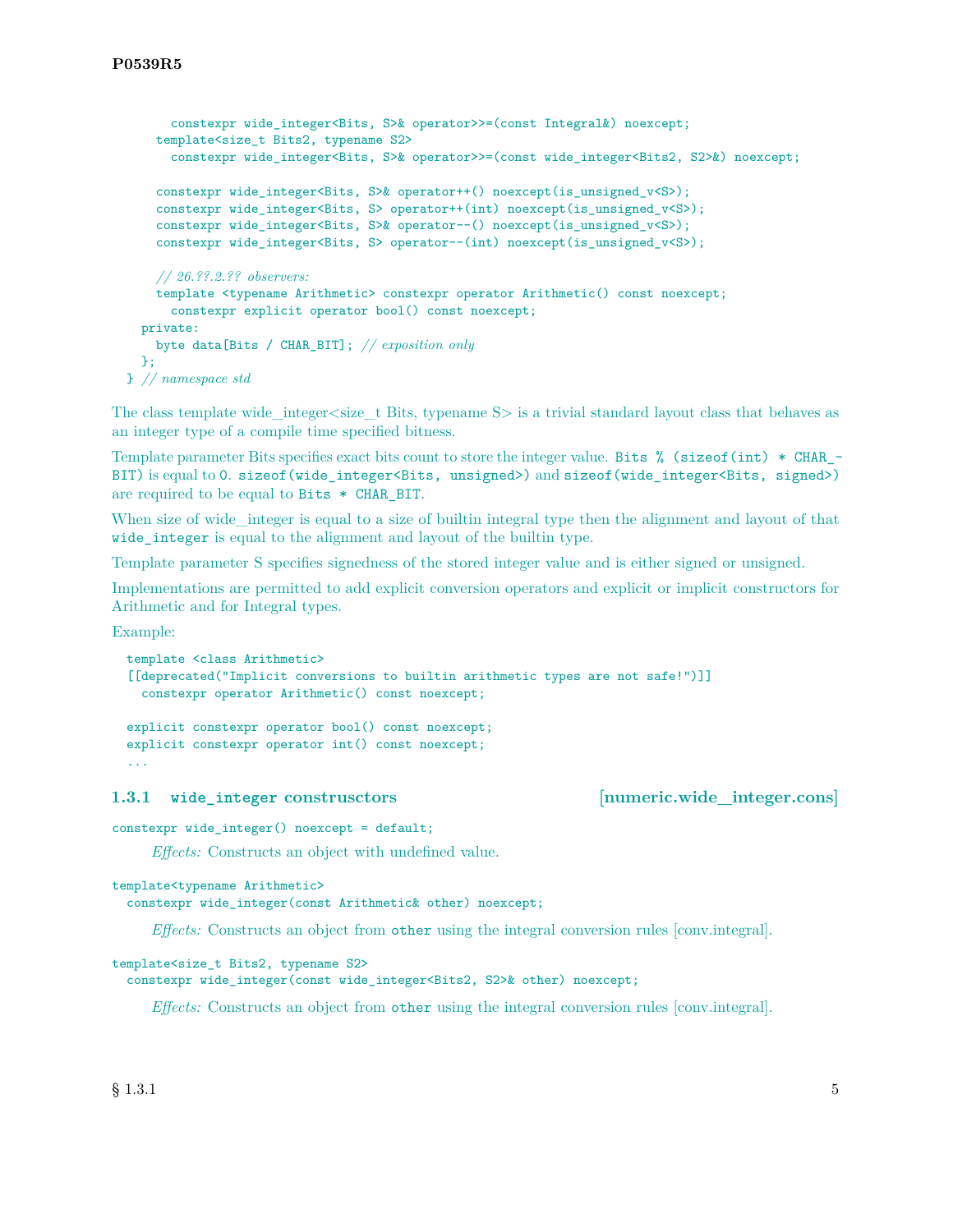|                                                                                                                                                                                                                                                                                                                                                                                                                                                                                                                                   | 1.3.2 wide_integer assignments                                                                                                                                                                                                                                                                                                                                                                                                                                                                                                                                                     | [numeric.wide_integer.assign]  |
|-----------------------------------------------------------------------------------------------------------------------------------------------------------------------------------------------------------------------------------------------------------------------------------------------------------------------------------------------------------------------------------------------------------------------------------------------------------------------------------------------------------------------------------|------------------------------------------------------------------------------------------------------------------------------------------------------------------------------------------------------------------------------------------------------------------------------------------------------------------------------------------------------------------------------------------------------------------------------------------------------------------------------------------------------------------------------------------------------------------------------------|--------------------------------|
| template <typename arithmetic=""><br/>constexpr wide_integer<bits, s="">&amp; operator=(const Arithmetic&amp; other) noexcept;</bits,></typename>                                                                                                                                                                                                                                                                                                                                                                                 |                                                                                                                                                                                                                                                                                                                                                                                                                                                                                                                                                                                    |                                |
|                                                                                                                                                                                                                                                                                                                                                                                                                                                                                                                                   | <i>Effects:</i> Constructs an object from other using the integral conversion rules [conv.integral].                                                                                                                                                                                                                                                                                                                                                                                                                                                                               |                                |
| template <size_t bits2,="" s2="" typename=""><br/>constexpr wide_integer<bits, s="">% operator=(const wide_integer<bits2, s2="">% other) noexcept;<br/><i>Effects:</i> Constructs an object from other using the integral conversion rules [conv.integral].</bits2,></bits,></size_t>                                                                                                                                                                                                                                             |                                                                                                                                                                                                                                                                                                                                                                                                                                                                                                                                                                                    |                                |
|                                                                                                                                                                                                                                                                                                                                                                                                                                                                                                                                   | 1.3.3 wide_integer compound assignments                                                                                                                                                                                                                                                                                                                                                                                                                                                                                                                                            | [numeric.wide_integer.cassign] |
| template <size_t bits2,="" s2="" typename=""><br/>constexpr wide_integer<bits, s="">% operator*=(const wide_integer<bits2, s2="">%);<br/>template<size_t bits2,="" s2="" typename=""><br/>constexpr wide_integer<bits, s="">% operator/=(const wide_integer<bits2, s2="">%);<br/>template<size_t bits2,="" s2="" typename=""><br/>constexpr wide_integer<bits, s="">% operator+=(const wide_integer<bits2, s2="">%) noexcept(is_unsigned_v<s>);</s></bits2,></bits,></size_t></bits2,></bits,></size_t></bits2,></bits,></size_t> |                                                                                                                                                                                                                                                                                                                                                                                                                                                                                                                                                                                    |                                |
|                                                                                                                                                                                                                                                                                                                                                                                                                                                                                                                                   | template <size_t_bits2, s2="" typename=""><br/>constexpr wide_integer<bits, s="">% operator-=(const wide_integer<bits2, s2="">%) noexcept(is_unsigned_v<s>);<br/>template<size_t bits2,="" s2="" typename=""><br/>constexpr wide_integer<bits, s="">% operator%=(const wide_integer<bits2, s2="">%);</bits2,></bits,></size_t></s></bits2,></bits,></size_t_bits2,>                                                                                                                                                                                                                |                                |
|                                                                                                                                                                                                                                                                                                                                                                                                                                                                                                                                   | template <size_t bits2,="" s2="" typename=""><br/>constexpr wide_integer<bits, s="">&amp; operator&amp;=(const wide_integer<bits2, s2="">&amp;) noexcept;<br/>template<size_t bits2,="" s2="" typename=""><br/>constexpr wide_integer<bits, s="">% operator =(const wide_integer<bits2, s2="">%) noexcept;</bits2,></bits,></size_t></bits2,></bits,></size_t>                                                                                                                                                                                                                     |                                |
|                                                                                                                                                                                                                                                                                                                                                                                                                                                                                                                                   | template <size_t bits2,="" s2="" typename=""><br/>constexpr wide_integer<bits, s="">% operator<sup>2</sup>=(const wide_integer<bits2, s2="">%) noexcept;<br/>template<size_t bits2,="" s2="" typename=""><br/>constexpr wide_integer<bits, s="">&amp; operator&lt;&lt;=(const wide_integer<bits2, s2="">&amp;);</bits2,></bits,></size_t></bits2,></bits,></size_t>                                                                                                                                                                                                                |                                |
|                                                                                                                                                                                                                                                                                                                                                                                                                                                                                                                                   | template <size_t bits2,="" s2="" typename=""><br/>constexpr wide_integer<bits, s="">&amp; operator&gt;&gt;=(const wide_integer<bits2, s2="">&amp;) noexcept;<br/>constexpr wide_integer<bits, s="">% operator++() noexcept(is_unsigned_v<s>);<br/>constexpr wide_integer<bits, s=""> operator++(int) noexcept(is_unsigned_v<s>);<br/>constexpr wide_integer<bits, s="">&amp; operator--() noexcept(is_unsigned_v<s>);<br/>constexpr wide_integer<bits, s=""> operator--(int) noexcept(is_unsigned_v<s>);</s></bits,></s></bits,></s></bits,></s></bits,></bits2,></bits,></size_t> |                                |
|                                                                                                                                                                                                                                                                                                                                                                                                                                                                                                                                   | <i>Effects:</i> Behavior of the above operators is similar to operators for built-in integral types.                                                                                                                                                                                                                                                                                                                                                                                                                                                                               |                                |

```
template<typename Arithmetic>
 constexpr wide_integer<Bits, S>& operator*=(const Arithmetic&);
template<typename Arithmetic>
 constexpr wide_integer<Bits, S>& operator/=(const Arithmetic&);
template<typename Arithmetic>
  constexpr wide_integer<Bits, S>& operator+=(const Arithmetic&) noexcept(is_unsigned_v<S>);
template<typename Arithmetic>
  constexpr wide_integer<Bits, S>& operator-=(const Arithmetic&) noexcept(is_unsigned_v<S>);
```
*Effects:* As if an object wi of type wide\_integer<Bits, S> was created from input value and the corresponding operator was called for \*this and the wi.

```
template<typename Integral>
 constexpr wide_integer<Bits, S>& operator%=(const Integral&);
template<typename Integral>
 constexpr wide_integer<Bits, S>& operator&=(const Integral&) noexcept;
template<typename Integral>
```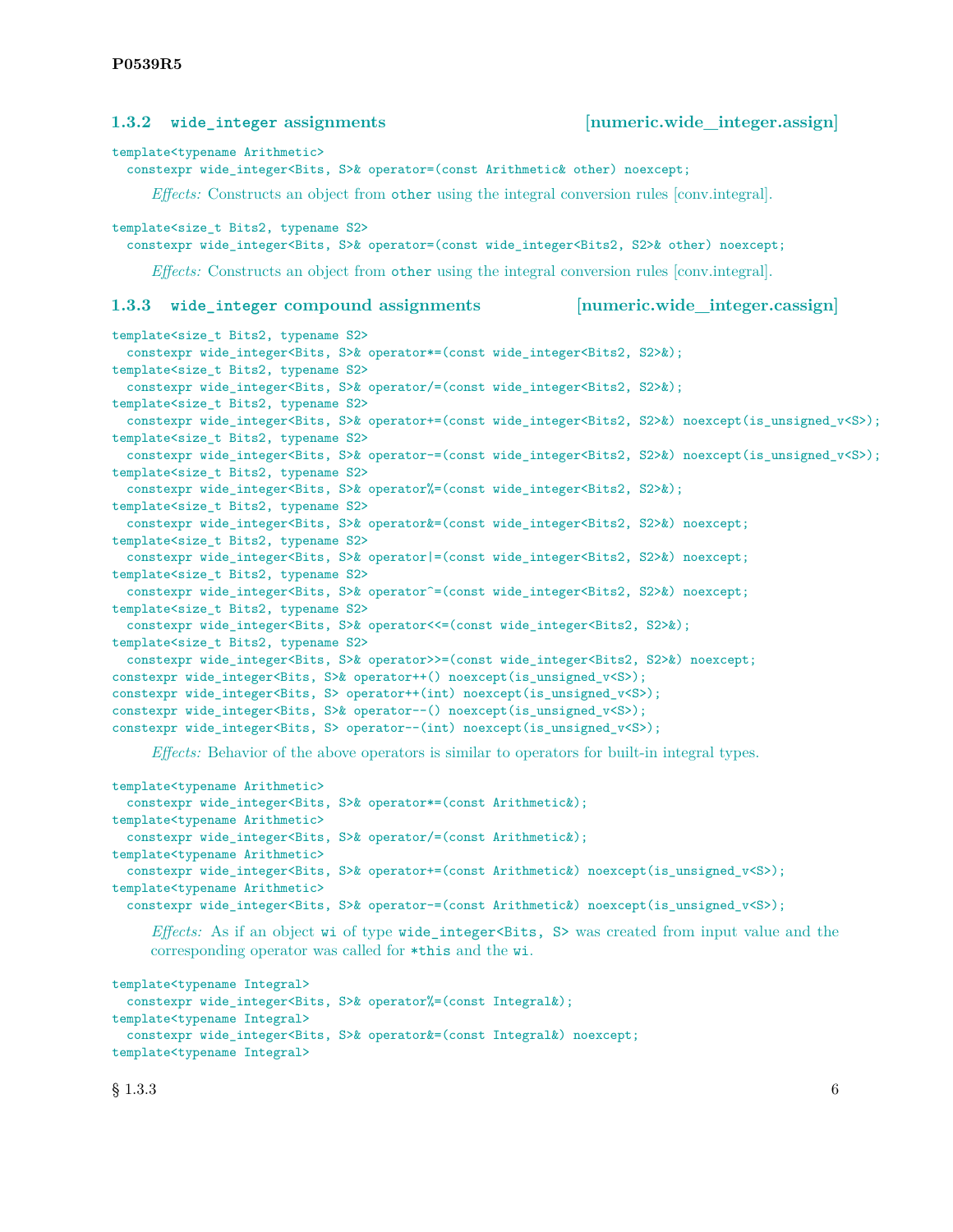constexpr wide integer<Bits, S>& operator|=(const Integral&) noexcept; template<typename Integral> constexpr wide\_integer<Bits, S>& operator^=(const Integral&) noexcept; template<typename Integral> constexpr wide\_integer<Bits, S>& operator<<=(const Integral&); template<typename Integral>

constexpr wide\_integer<Bits, S>& operator>>=(const Integral&) noexcept;

*Effects:* As if an object wi of type wide\_integer<Bits, S> was created from input value and the corresponding operator was called for \*this and the wi.

**1.3.4 wide\_integer observers [numeric.wide\_integer.observers]**

template <typename Arithmetic> constexpr operator Arithmetic() const noexcept;

*Returns:* If is\_integral\_v<Arithmetic> then Arithmetic is constructed from \*this using the integral conversion rules [conv.integral]. If is\_floating\_point\_v<Arithmetic>, then Arithmetic is constructed from \*this using the floating-integral conversion rules [conv.fpint]. Otherwise the operator shall not participate in overload resolution.

# **1.4 Specializations of common\_type [numeric.wide\_integer.traits.specializations]**

```
template<size_t Bits, typename S, size_t Bits2, typename S2>
struct common_type<wide_integer<Bits, S>, wide_integer<Bits2, S2>> {
    using type = wide_integer<max(Bits, Bits2), see below >;
```

```
};
```
The signed template parameter indicated by this specialization is following:

```
- (is_signed_v<S> && is_signed_v<S2> ? signed : unsigned) if Bits == Bits2
```
- S if Bits > Bits2
- S2 otherwise

[Note: common\_type follows the usual arithmetic conversions design. - end note]

[Note: common\_type attempts to follow the usual arithmetic conversions design here for interoperability between different numeric types. Following two specializations must be moved to a more generic place and enriched with usual arithmetic conversion rules for all the other numeric classes that specialize  $std:$ : numeric\_limits- end note]

```
template<size_t Bits, typename S, typename Arithmetic>
struct common_type<wide_integer<Bits, S>, Arithmetic> {
    using type = see below ;
\}:
```

```
template<typename Arithmetic, size_t Bits, typename S>
struct common_type<Arithmetic, wide_integer<Bits, S>>
: common_type<wide_integer<Bits, S>, Arithmetic>;
```
The member typedef type is following:

- Arithmetic if numeric\_limits<Arithmetic>::is\_integer is false
- wide integer<Bits, S> if sizeof(wide\_integer<Bits, S>) > sizeof(Arithmetic)
- Arithmetic if sizeof(wide\_integer<Bits, S>) < sizeof(Arithmetic)
- Arithmetic if sizeof(wide\_integer<Bits, S>) == sizeof(Arithmetic) && is\_signed\_v<S>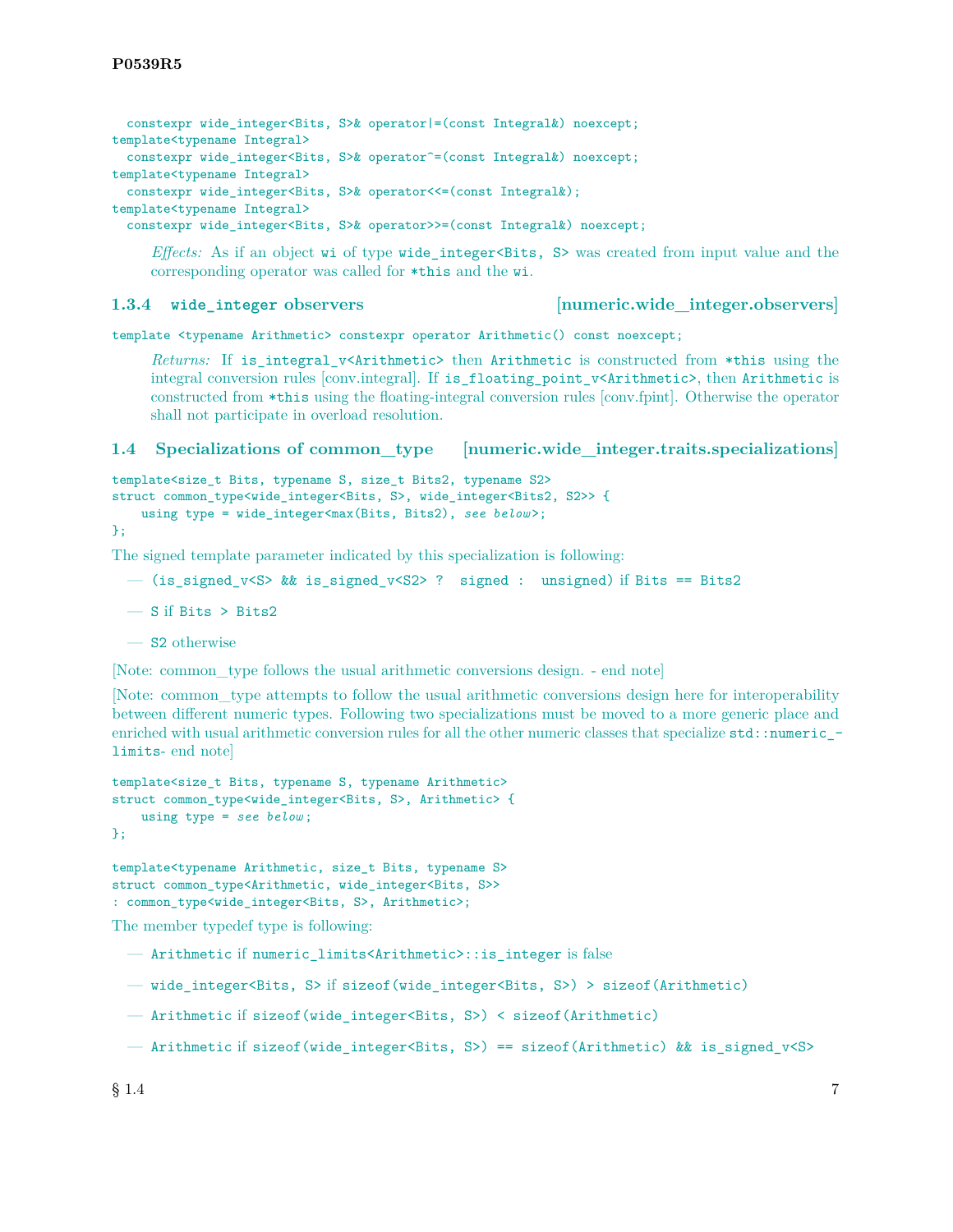- Arithmetic if sizeof(wide integer<Bits, S>) == sizeof(Arithmetic) && numeric limits<wide integer<Bits, S>>::is\_signed == numeric\_limits<Arithmetic>::is\_signed
- wide\_integer<Bits, S> otherwise

# **1.5 Unary operators [numeric.wide\_integer.unary\_ops]**

template<size\_t Bits, typename S>

constexpr wide\_integer<Bits, S> operator~(const wide\_integer<Bits, S>& val) noexcept;

*Returns:* value with inverted significant bits of val.

template<size t Bits, typename S>

```
constexpr wide_integer<Bits, S> operator-(const wide_integer<Bits, S>& val) noexcept(is_unsigned_v<S>);
```
*Returns:*  $\text{val} \equiv -1$  if S is true, otherwise the result is unspecified.

template<size\_t Bits, typename S>

constexpr wide\_integer<Bits, S> operator+(const wide\_integer<Bits, S>& val) noexcept(is\_unsigned\_v<S>);

*Returns:* val.

**1.6 Binary operators 1.6 Binary operators** *numeric.wide* **integer.binary ops** 

In the function descriptions that follow, CT represents common type  $t < A$ , B>, where A and B are the types of the two arguments to the function.

```
template<size_t Bits, typename S, size_t Bits2, typename S2>
 common_type_t<wide_integer<Bits, S>, wide_integer<Bits2, S2>>
  constexpr operator*(const wide_integer<Bits, S>& lhs, const wide_integer<Bits2, S2>& rhs);
     Returns: CT(lhs) *= rhs.
template<size_t Bits, typename S, size_t Bits2, typename S2>
common_type_t<wide_integer<Bits, S>, wide_integer<Bits2, S2>>
 constexpr operator/(const wide_integer<Bits, S>& lhs, const wide_integer<Bits2, S2>& rhs);
     Returns: CT(lhs) /= rhs.
template<size_t Bits, typename S, size_t Bits2, typename S2>
common_type_t<wide_integer<Bits, S>, wide_integer<Bits2, S2>>
 constexpr operator+(const wide_integer<Bits, S>& lhs, const wide_integer<Bits2, S2>& rhs)
                      noexcept(is_unsigned_v<S>);
     Returns: CT(lhs) += rhs.
template<size_t Bits, typename S, size_t Bits2, typename S2>
common_type_t<wide_integer<Bits, S>, wide_integer<Bits2, S2>>
 constexpr operator-(const wide_integer<Bits, S>& lhs, const wide_integer<Bits2, S2>& rhs)
                      noexcept(is_unsigned_v<S>);
     Returns: CT(1hs) \rightarrowtemplate<size_t Bits, typename S, size_t Bits2, typename S2>
common_type_t<wide_integer<Bits, S>, wide_integer<Bits2, S2>>
 constexpr operator%(const wide_integer<Bits, S>& lhs, const wide_integer<Bits2, S2>& rhs);
     Returns: CT(lhs) %= rhs.
```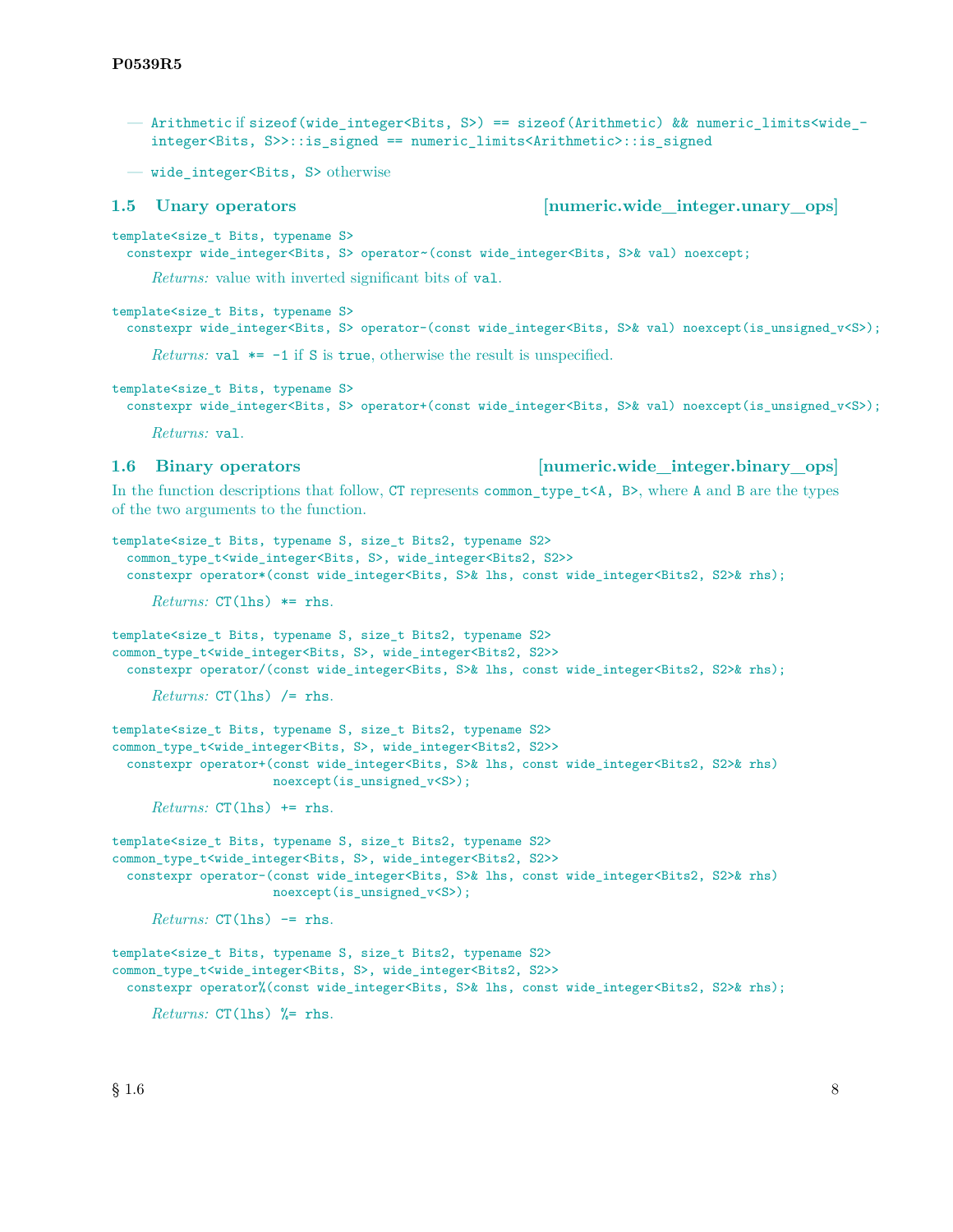```
template<size t Bits, typename S, size t Bits2, typename S2>
common_type_t<wide_integer<Bits, S>, wide_integer<Bits2, S2>>
  constexpr operator&(const wide_integer<Bits, S>& lhs, const wide_integer<Bits2, S2>& rhs) noexcept;
     Returns: CT(lhs) &= rhs.
template<size_t Bits, typename S, size_t Bits2, typename S2>
common_type_t<wide_integer<Bits, S>, wide_integer<Bits2, S2>>
 constexpr operator|(const wide_integer<Bits, S>& lhs, const wide_integer<Bits2, S2>& rhs) noexcept;
     Returns: CT(lhs) |= rhs.
template<size_t Bits, typename S, size_t Bits2, typename S2>
common_type_t<wide_integer<Bits, S>, wide_integer<Bits2, S2>>
 constexpr operator^(const wide_integer<Bits, S>& lhs, const wide_integer<Bits2, S2>& rhs) noexcept;
     Returns: CT(lhs) \hat{ } = rhs.
template<size_t Bits, typename S>
common_type_t<wide_integer<Bits, S>, size_t>
  constexpr operator<<(const wide_integer<Bits, S>& lhs, size_t rhs);
     Returns: CT(lhs) <<= rhs.
template<size_t Bits, typename S>
common_type_t<wide_integer<Bits, S>, size_t>
  constexpr operator>>(const wide integer<Bits, S>& lhs, size t rhs) noexcept;
     Returns: CT(lhs) >>= rhs.
template<size_t Bits, typename S, size_t Bits2, typename S2>
  constexpr bool operator==(const wide_integer<Bits, S>& lhs,
                            const wide_integer<Bits2, S2>& rhs) noexcept;
     Returns: true if significant bits of CT(\text{ls}) and CT(\text{rhs}) are the same.
template<size_t Bits, typename S, size_t Bits2, typename S2>
  constexpr strong_ordering operator<=>(const wide_integer<Bits, S>& lhs,
                                        const wide_integer<Bits2, S2>& rhs) noexcept;
     Returns: strong_ordering::equal if CT(lhs) - CT(rhs) == 0; otherwise returns strong_ordering::less
     if CT(1hs) - CT(rhs) < 0; otherwise strong ordering::greater.
1.7 Numeric conversions [numeric.wide_integer.conversions]
template<size_t Bits, typename S> std::string to_string(const wide_integer<Bits, S>& val);
template<size_t Bits, typename S> std::wstring to_wstring(const wide_integer<Bits, S>& val);
     Returns: Each function returns an object holding the character representation of the value of its
     argument. All the significant bits of the argument are outputed as a signed decimal in the style [-]dddd.
template <size_t Bits, typename S>
  to_chars_result to_chars(char* first, char* last, const wide_integer<Bits, S>& value,
                           int base = 10);
Behavior of wide integer overload is subject to the usual rules of primitive numeric output conversion
functions [utility.to.chars].
template <size_t Bits, typename S>
```
from\_chars\_result from\_chars(const char\* first, const char\* last, wide\_integer<Bits, S>& value, int base =  $10$ ;